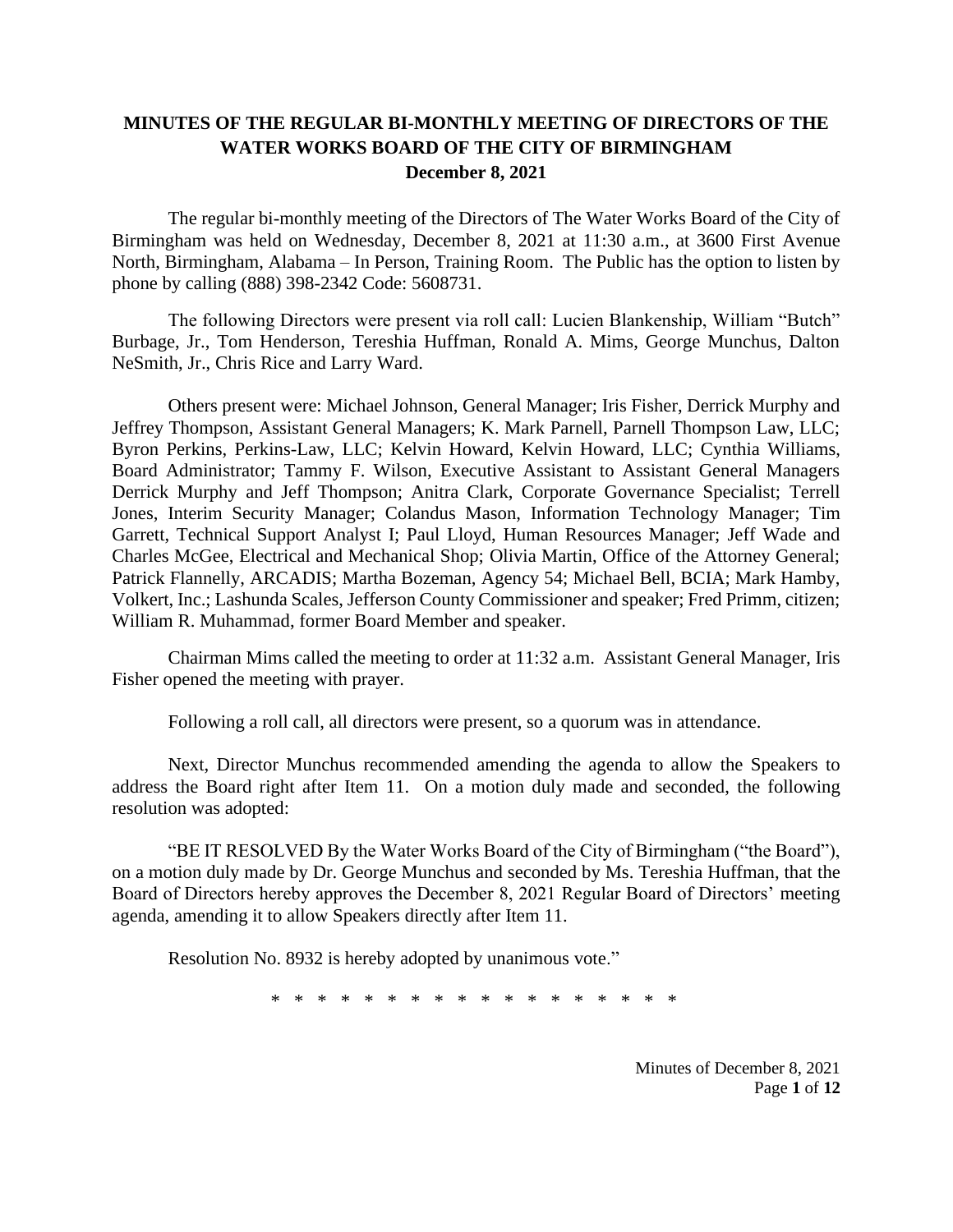Following, there were no Minutes for Approval. Director Blankenship stated there were some routine items from the Human Resources Committee that would be on the next Board Meeting agenda. There were no Reports from Officers and no Unfinished Business discussed.

Next, under New Business, as set forth in agenda Item 1, the Board was asked to adopt resolutions authorizing monthly retirement benefits from the Board's Retirement Trust Fund for Steven Anderson, as set forth in agenda Item 1. The Board voted on all of the retirements together at the Board Chairman's request. Agenda Items 1 through 5, for retirees Steven Anderson, Johnny Hawthorne, Derrell Miles, Floyd Robinson and Jeffery Smith were read into the record. Chairman Mims congratulated the retirees stating he knew these retirees and they were great employees, adding he hoped they would be replaced with likeminded people. Director Munchus asked about filling the vacant positions. GM Johnson stated there were employees ready to step up. On a motion duly made and seconded, the following resolutions were adopted:

"WHEREAS, Steven Anderson, an employee of The Water Works Board of the City of Birmingham ("the Board"), is retiring, effective January 1, 2022, at an age of 55, and

WHEREAS, Steven Anderson has 26 years and 7 months of continuous service with the Board at his retirement date, and in accordance with the terms of the Trusteed Pension Plan, is entitled to receive a monthly Retirement payment from the Board's Retirement Trust Fund in the amount of \$2,628.33; and

NOW, THEREFORE, BE IT RESOLVED By the Board of Directors of The Water Works Board of the City of Birmingham, on motion duly made by Dr. George Munchus and seconded by Ms. Tereshia Huffman, that the Trustee be, and is hereby instructed to pay monthly benefit payments of \$2,628.33 to Mr. Anderson from the Board's Retirement Trust Fund, in accordance with the terms of the Pension Plan, with the first payment to be made January 1, 2022.

Resolution No. 8933 is hereby adopted by unanimous vote."

\* \* \* \* \* \* \* \* \* \* \* \* \* \* \* \* \*

"WHEREAS, Steven Anderson, an employee of The Water Works Board of the City of Birmingham, is retiring, effective January 1, 2022, after 26 years and 7 months of service with the Board; and

WHEREAS, management has informed the Board of Steven Anderson's efficiency, reliability, and loyal service which contributed to the effective operation and growth of The Water Works Board of the City of Birmingham; and

WHEREAS, Steven Anderson leaves behind a record which deserves a sincere word of gratitude for a job well done; and the Board does hereby express its best wishes for many happy years ahead.

> Minutes of December 8, 2021 Page **2** of **12**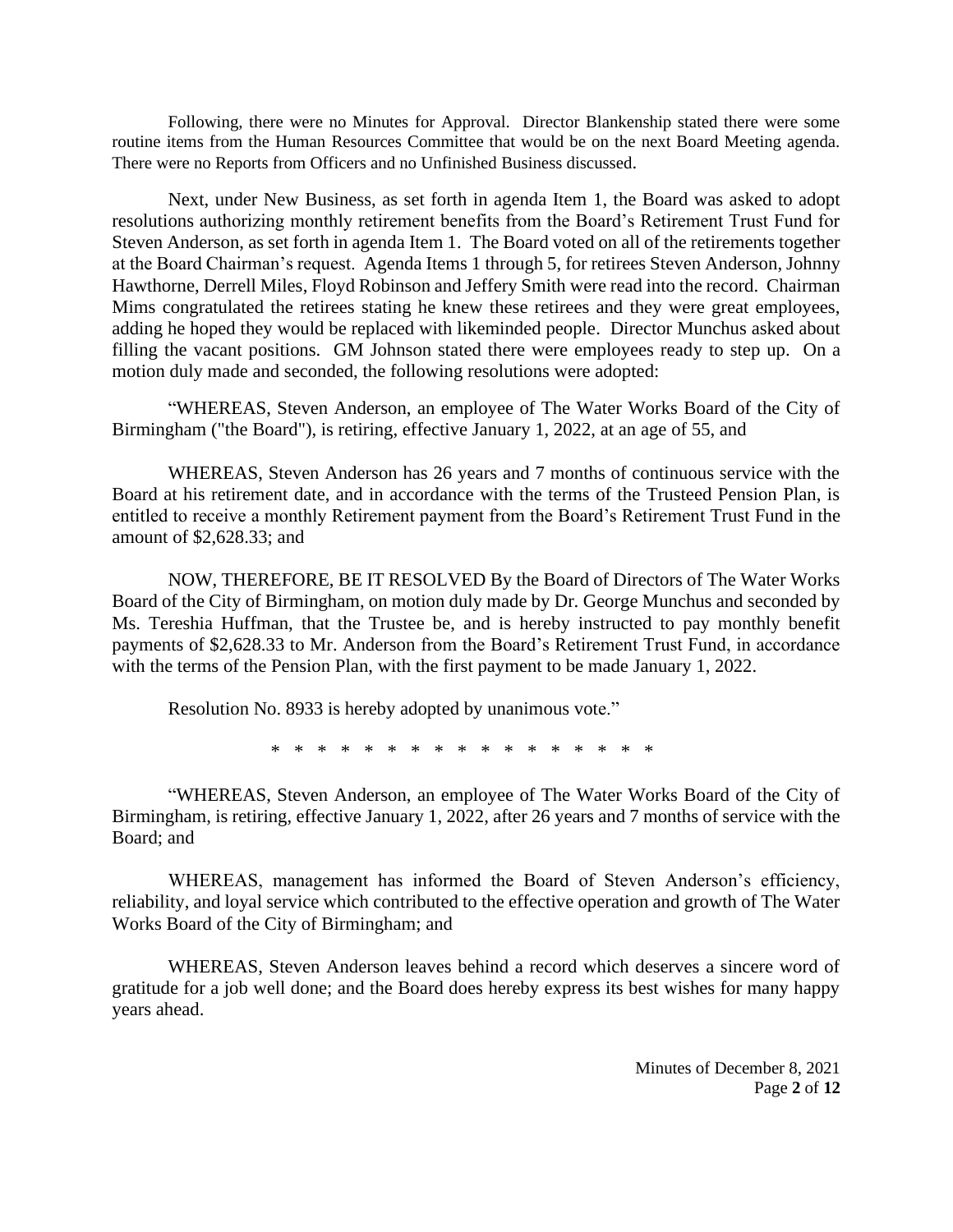NOW, THEREFORE, BE IT RESOLVED, By the Board of Directors of the Water Works Board of the City of Birmingham, Steven Anderson is hereby commended for his efficiency, reliability, and loyal service to the Board.

BE IT FURTHER RESOLVED, that in recognition of Steven Anderson's services to the Board, a copy of this resolution be spread upon the minutes of The Water Works Board of the City of Birmingham and an official resolution presented to Mr. Anderson.

Resolution No. 8934 is hereby adopted by unanimous vote."

\* \* \* \* \* \* \* \* \* \* \* \* \* \* \* \* \*

"WHEREAS, Johnny Hawthorne, an employee of The Water Works Board of the City of Birmingham ("the Board"), is retiring, effective January 1, 2022, at an age of 55, and

WHEREAS, Johnny Hawthorne has 35 years and 6 months of continuous service with the Board at his retirement date, and in accordance with the terms of the Trusteed Pension Plan, is entitled to receive a monthly Retirement payment from the Board's Retirement Trust Fund in the amount of \$5,256.57; and

NOW, THEREFORE, BE IT RESOLVED By the Board of Directors of The Water Works Board of the City of Birmingham, on motion duly made by Dr. George Munchus and seconded by Ms. Tereshia Huffman, that the Trustee be, and is hereby instructed to pay monthly benefit payments of \$5,256.57 to Mr. Hawthorne from the Board's Retirement Trust Fund, in accordance with the terms of the Pension Plan, with the first payment to be made January 1, 2022.

Resolution No. 8935 is hereby adopted by unanimous vote."

\* \* \* \* \* \* \* \* \* \* \* \* \* \* \* \* \*

"WHEREAS, Johnny Hawthorne, an employee of The Water Works Board of the City of Birmingham, is retiring, effective January 1, 2022, after 35 years and 6 months of service with the Board; and

WHEREAS, management has informed the Board of Johnny Hawthorne's efficiency, reliability, and loyal service which contributed to the effective operation and growth of The Water Works Board of the City of Birmingham; and

WHEREAS, Johnny Hawthorne leaves behind a record which deserves a sincere word of gratitude for a job well done; and the Board does hereby express its best wishes for many happy years ahead.

> Minutes of December 8, 2021 Page **3** of **12**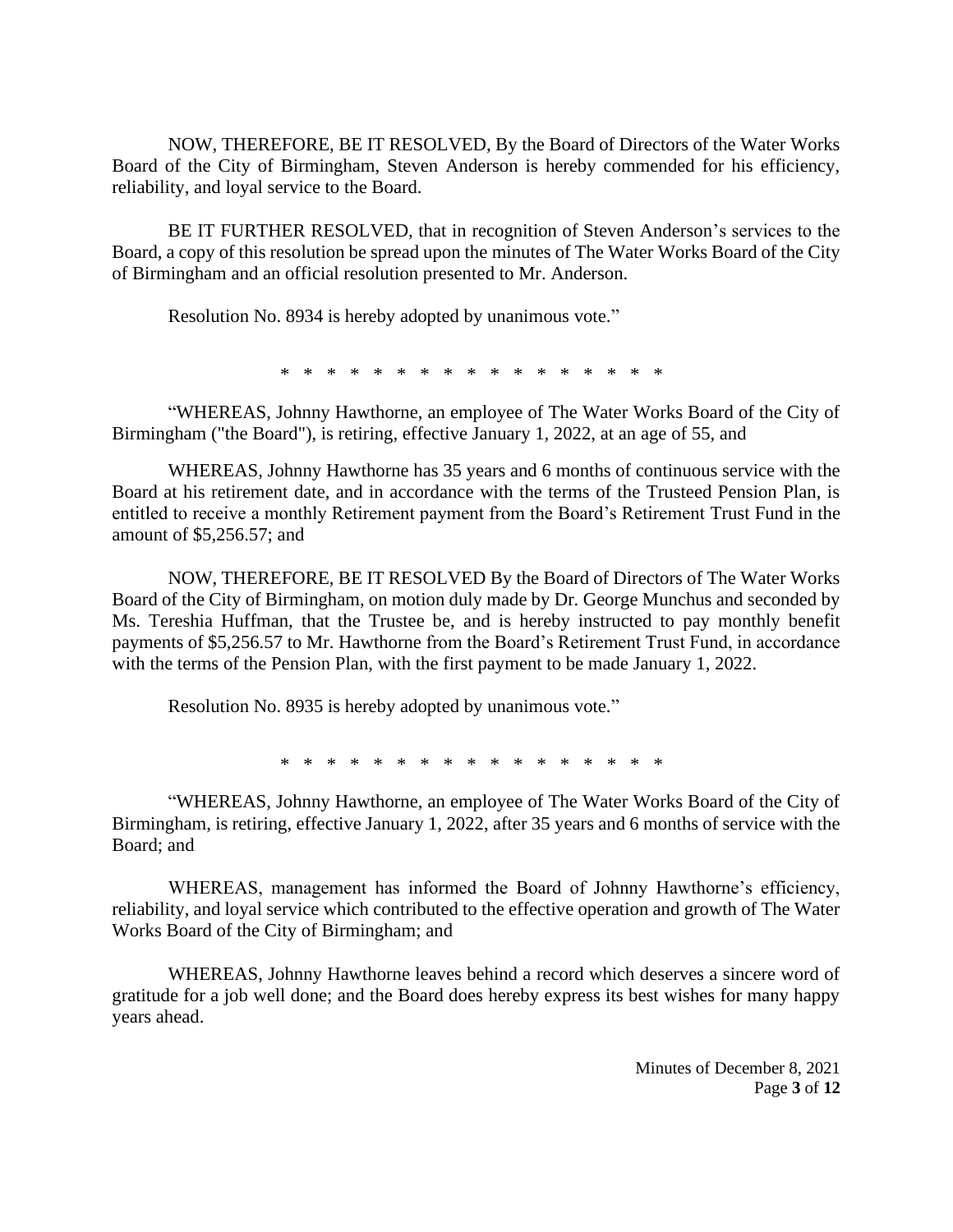NOW, THEREFORE, BE IT RESOLVED, By the Board of Directors of the Water Works Board of the City of Birmingham, Johnny Hawthorne is hereby commended for his efficiency, reliability, and loyal service to the Board.

BE IT FURTHER RESOLVED, that in recognition of Johnny Hawthorne's services to the Board, a copy of this resolution be spread upon the minutes of The Water Works Board of the City of Birmingham and an official resolution presented to Mr. Hawthorne.

Resolution No. 8936 is hereby adopted by unanimous vote."

\* \* \* \* \* \* \* \* \* \* \* \* \* \* \* \*

"WHEREAS, Derrell Miles, an employee of The Water Works Board of the City of Birmingham ("the Board"), is retiring, effective January 1, 2022, at an age of 65, and

WHEREAS, Derrell Miles has 18 years and 11 months of continuous service with the Board at his retirement date, and in accordance with the terms of the Trusteed Pension Plan, is entitled to receive a monthly Retirement payment from the Board's Retirement Trust Fund in the amount of \$2,207.21; and

NOW, THEREFORE, BE IT RESOLVED By the Board of Directors of The Water Works Board of the City of Birmingham, on motion duly made by Dr. George Munchus and seconded by Ms. Tereshia Huffman, that the Trustee be, and is hereby instructed to pay monthly benefit payments of \$2,207.21 to Mr. Miles from the Board's Retirement Trust Fund, in accordance with the terms of the Pension Plan, with the first payment to be made January 1, 2022.

Resolution No. 8937 is hereby adopted by unanimous vote."

\* \* \* \* \* \* \* \* \* \* \* \* \* \* \* \* \*

"WHEREAS, Derrell Miles, an employee of The Water Works Board of the City of Birmingham, is retiring, effective January 1, 2022, after 18 years and 11 months of service with the Board; and

WHEREAS, management has informed the Board of Derrell Miles's efficiency, reliability, and loyal service which contributed to the effective operation and growth of The Water Works Board of the City of Birmingham; and

WHEREAS, Derrell Miles, leaves behind a record which deserves a sincere word of gratitude for a job well done; and the Board does hereby express its best wishes for many happy years ahead.

> Minutes of December 8, 2021 Page **4** of **12**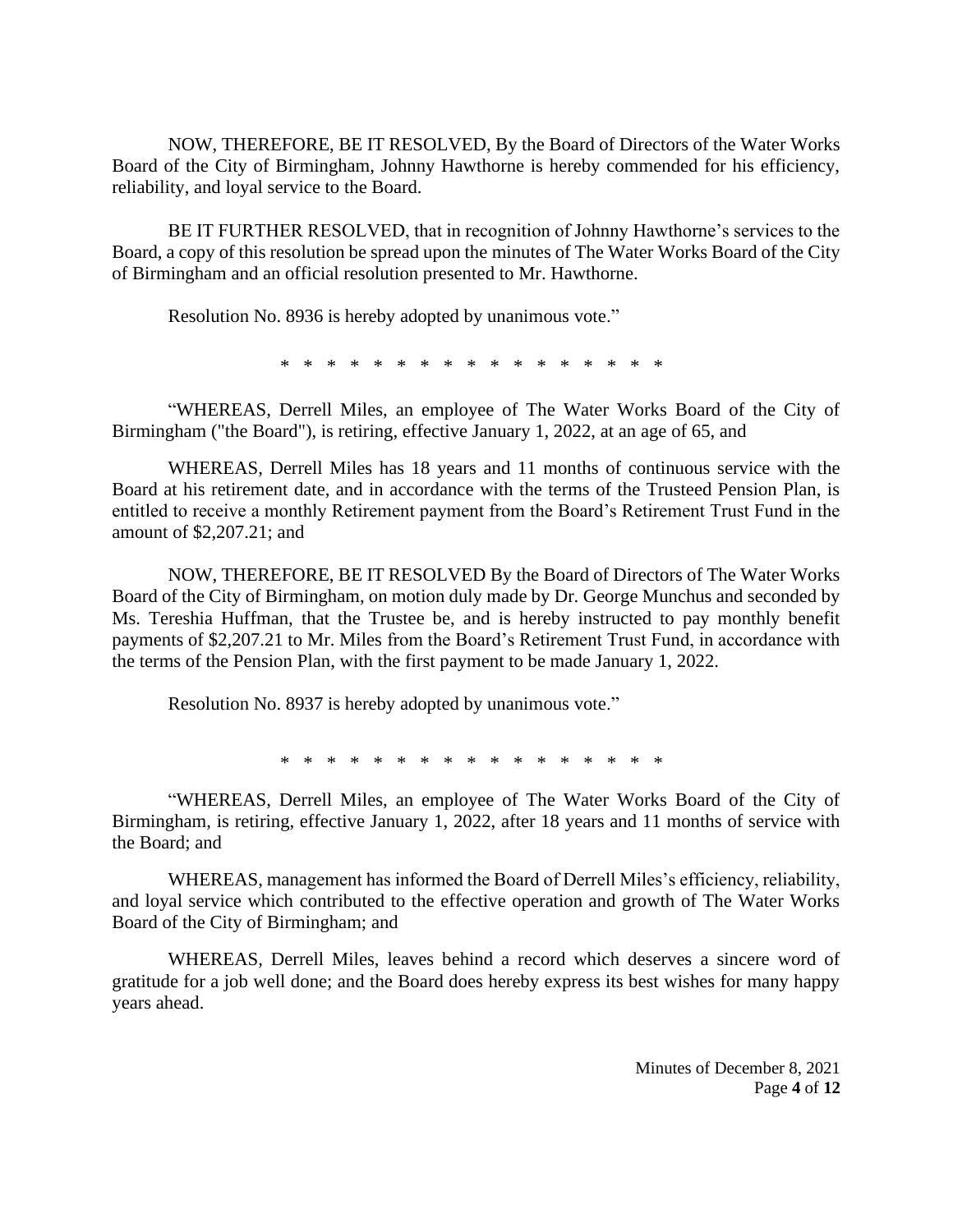NOW, THEREFORE, BE IT RESOLVED, By the Board of Directors of the Water Works Board of the City of Birmingham, Derrell Miles is hereby commended for his efficiency, reliability, and loyal service to the Board.

BE IT FURTHER RESOLVED, that in recognition of Derrell Miles's services to the Board, a copy of this resolution be spread upon the minutes of The Water Works Board of the City of Birmingham and an official resolution presented to Mr. Miles.

Resolution No. 8938 is hereby adopted by unanimous vote."

\* \* \* \* \* \* \* \* \* \* \* \* \* \* \* \* \*

"WHEREAS, Floyd Robinson, an employee of The Water Works Board of the City of Birmingham ("the Board"), is retiring, effective January 1, 2022, at an age of 60, and

WHEREAS, Floyd Robinson has 35 years and 10 months of continuous service with the Board at his retirement date, and in accordance with the terms of the Trusteed Pension Plan, is entitled to receive a monthly Retirement payment from the Board's Retirement Trust Fund in the amount of \$4,579.72; and

NOW, THEREFORE, BE IT RESOLVED By the Board of Directors of The Water Works Board of the City of Birmingham, on motion duly made by Dr. George Munchus and seconded by Ms. Tereshia Huffman, that the Trustee be, and is hereby instructed to pay monthly benefit payments of \$4,579.72 to Mr. Robinson from the Board's Retirement Trust Fund, in accordance with the terms of the Pension Plan, with the first payment to be made January 1, 2022.

Resolution No. 8939 is hereby adopted by unanimous vote."

\* \* \* \* \* \* \* \* \* \* \* \* \* \* \* \* \*

"WHEREAS, Floyd Robinson, an employee of The Water Works Board of the City of Birmingham, is retiring, effective January 1, 2022, after 35 years and 10 months of service with the Board; and

WHEREAS, management has informed the Board of Floyd Robinson's efficiency, reliability, and loyal service which contributed to the effective operation and growth of The Water Works Board of the City of Birmingham; and

WHEREAS, Floyd Robinson, leaves behind a record which deserves a sincere word of gratitude for a job well done; and the Board does hereby express its best wishes for many happy years ahead.

> Minutes of December 8, 2021 Page **5** of **12**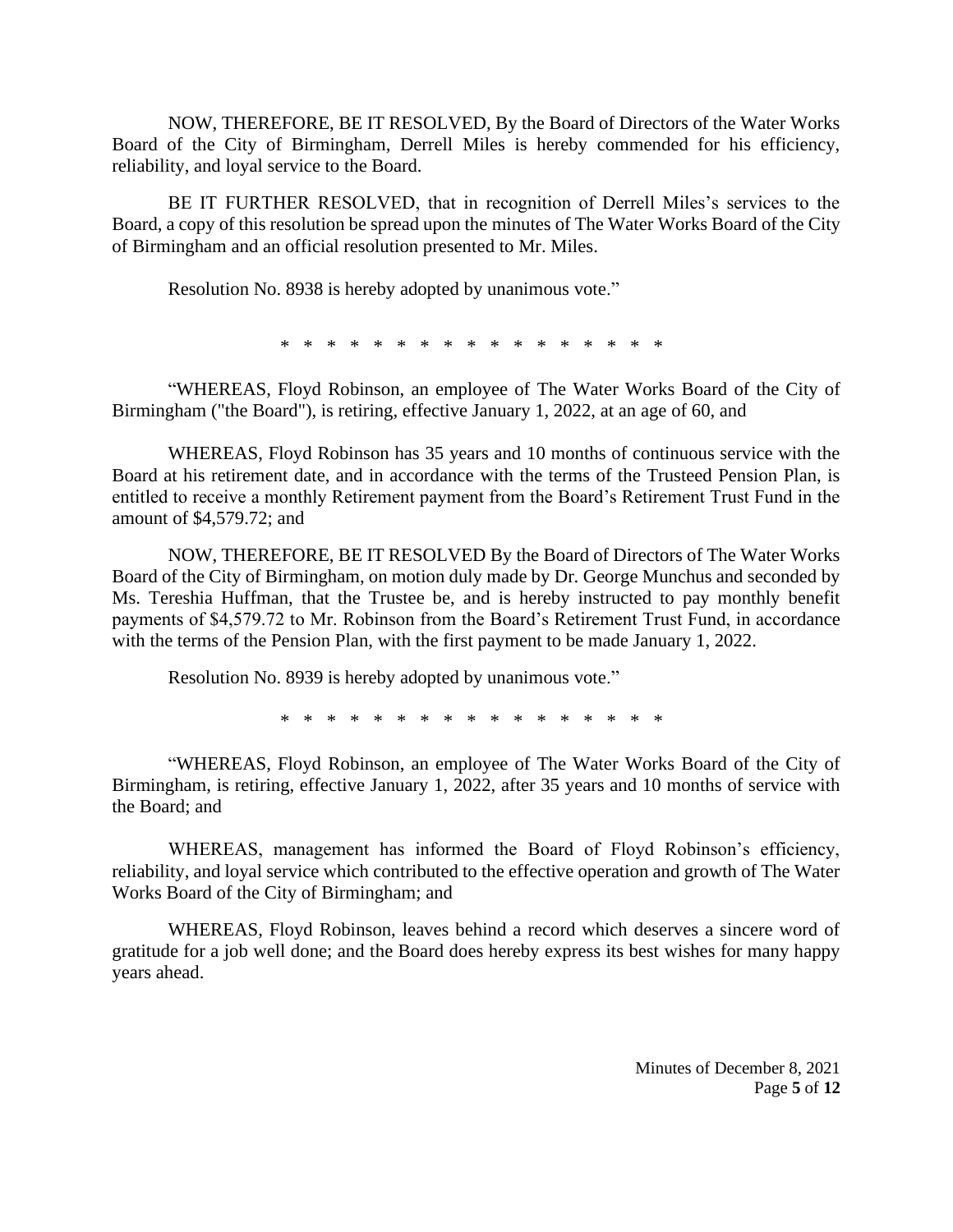NOW, THEREFORE, BE IT RESOLVED, By the Board of Directors of the Water Works Board of the City of Birmingham, Floyd Robinson is hereby commended for his efficiency, reliability, and loyal service to the Board.

BE IT FURTHER RESOLVED, that in recognition of Floyd Robinson's services to the Board, a copy of this resolution be spread upon the minutes of The Water Works Board of the City of Birmingham and an official resolution presented to Mr. Robinson.

Resolution No. 8940 is hereby adopted by unanimous vote."

\* \* \* \* \* \* \* \* \* \* \* \* \* \* \* \* \*

"WHEREAS, Jeffery Smith, an employee of The Water Works Board of the City of Birmingham ("the Board"), is retiring, effective January 1, 2022, at an age of 59, and

WHEREAS, Jeffery Smith has 34 years and 6 months of continuous service with the Board at his retirement date, and in accordance with the terms of the Trusteed Pension Plan, is entitled to receive a monthly Retirement payment from the Board's Retirement Trust Fund in the amount of \$5,222.39; and

NOW, THEREFORE, BE IT RESOLVED By the Board of Directors of The Water Works Board of the City of Birmingham, on motion duly made by Dr. Georg Munchus and seconded by Ms. Tereshia Huffman, that the Trustee be, and is hereby instructed to pay monthly benefit payments of \$5,222.39 to Mr. Smith from the Board's Retirement Trust Fund, in accordance with the terms of the Pension Plan, with the first payment to be made January 1, 2022.

Resolution No. 8941 is hereby adopted by unanimous vote."

\* \* \* \* \* \* \* \* \* \* \* \* \* \* \* \* \*

"WHEREAS, Jeffery Smith, an employee of The Water Works Board of the City of Birmingham, is retiring, effective January 1, 2022, after 34 years and 6 months of service with the Board; and

WHEREAS, management has informed the Board of Jeffery Smith's efficiency, reliability, and loyal service which contributed to the effective operation and growth of The Water Works Board of the City of Birmingham; and

WHEREAS, Jeffery Smith, leaves behind a record which deserves a sincere word of gratitude for a job well done; and the Board does hereby express its best wishes for many happy years ahead.

NOW, THEREFORE, BE IT RESOLVED, By the Board of Directors of the Water Works Board of the City of Birmingham, Jeffery Smith is hereby commended for his efficiency, reliability, and loyal service to the Board.

> Minutes of December 8, 2021 Page **6** of **12**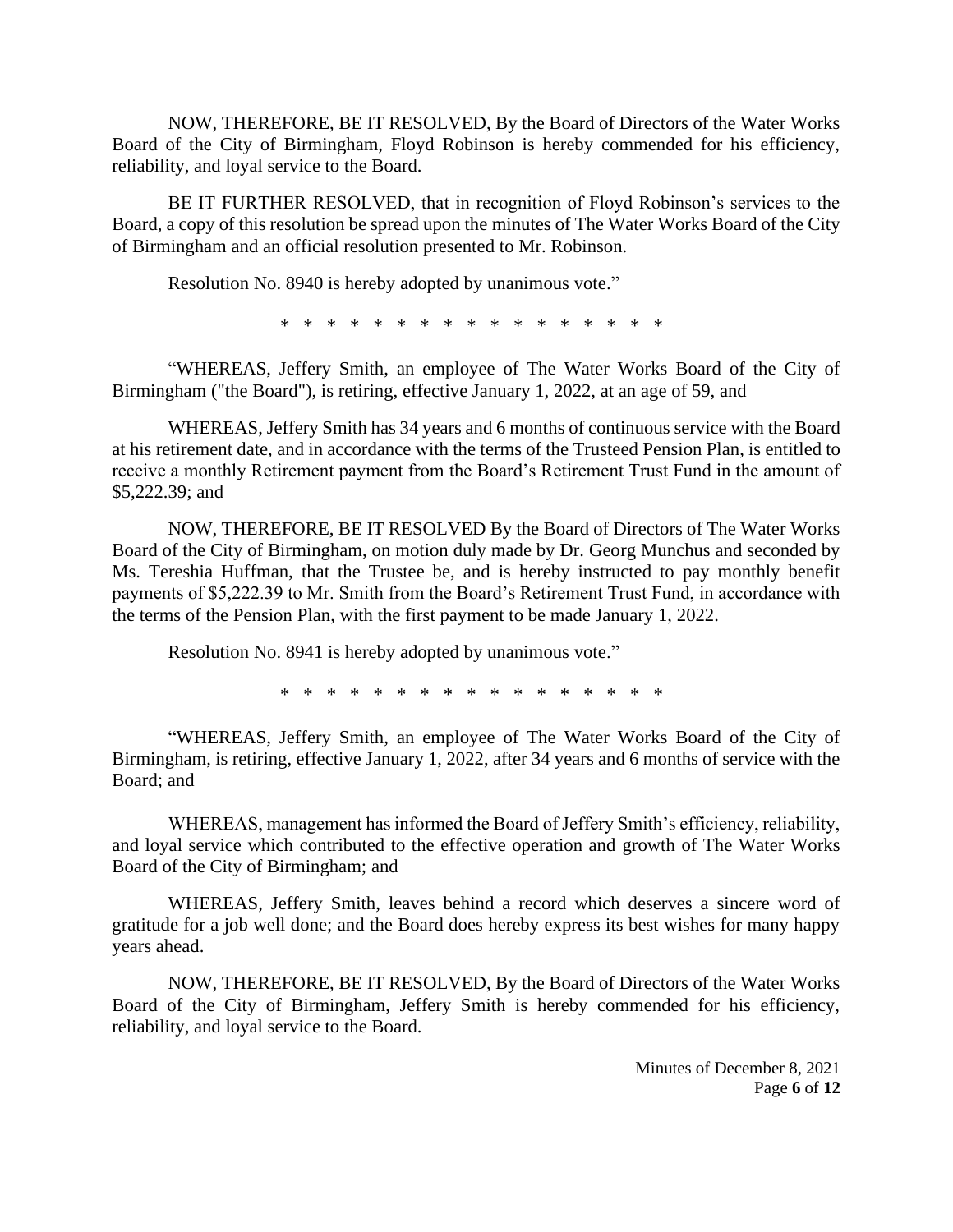BE IT FURTHER RESOLVED, that in recognition of Jeffery Smith's services to the Board, a copy of this resolution be spread upon the minutes of The Water Works Board of the City of Birmingham and an official resolution presented to Mr. Smith.

Resolution No. 8942 is hereby adopted by unanimous vote."

\* \* \* \* \* \* \* \* \* \* \* \* \* \* \* \* \*

Following, the Board was asked to adopt a resolution authorizing surviving spouse monthly retirement benefits for Mary R. Parkin, as set forth in agenda Item 6. On a motion duly made and seconded, the following resolution was adopted:

"WHEREAS, Edgar Parkin, a retiree of The Water Works Board of the City of Birmingham ("The Board"), passed away on November 26, 2021; and

WHEREAS, Edgar Parkin was receiving, up until the time of his death, monthly retirement benefits from the Board's Retirement Trust Fund in the amount of \$2,947.61, and under the terms of the Board's Retirement Plan, his spouse is now entitled to receive 50% of that monthly benefit until such time as she either remarries or passes away; and

WHEREAS, the surviving spouse, Mary R. Parkin will begin receiving her surviving spouse monthly benefit of \$1,473.81, effective January 1, 2022 and a one-time retroactive payment for the month of December 2021, the month she became eligible to start receiving a retirement benefit.

NOW, THEREFORE, BE IT RESOLVED By the Board of Directors of The Water Works Board of the City of Birmingham, on motion duly made by Dr. George Munchus and seconded by Mr. Dalton NeSmith, that the Trustee be, and is hereby instructed to pay a pension of \$1,473.81 per month to Mary R. Parkin from the Board's Retirement Trust Fund, in accordance with the terms of the Trustee Pension Plan, with the payment to be effective January 1, 2022 and a onetime retroactive payment for the month of December 2021, the month she became eligible to start receiving a retirement benefit.

Resolution No. 8943 is hereby adopted by unanimous vote."

\* \* \* \* \* \* \* \* \* \* \* \* \* \* \* \* \*

Next, the Board was asked to approve, in a roll call vote, actual travel expenses and fees for the 2021 SAP Utilities Conference held October 17 -19, 2021, held virtually, for Directors Blankenship and Rice, as set forth in agenda Item 7. Director Munchus asked if the information learned on SAP could be passed on to other Board Members. It was explained that Director Blankenship was unable to attend; however Director Rice volunteered to share information he gained from the conference which he attended virtually. GM Johnson stated Staff would put

> Minutes of December 8, 2021 Page **7** of **12**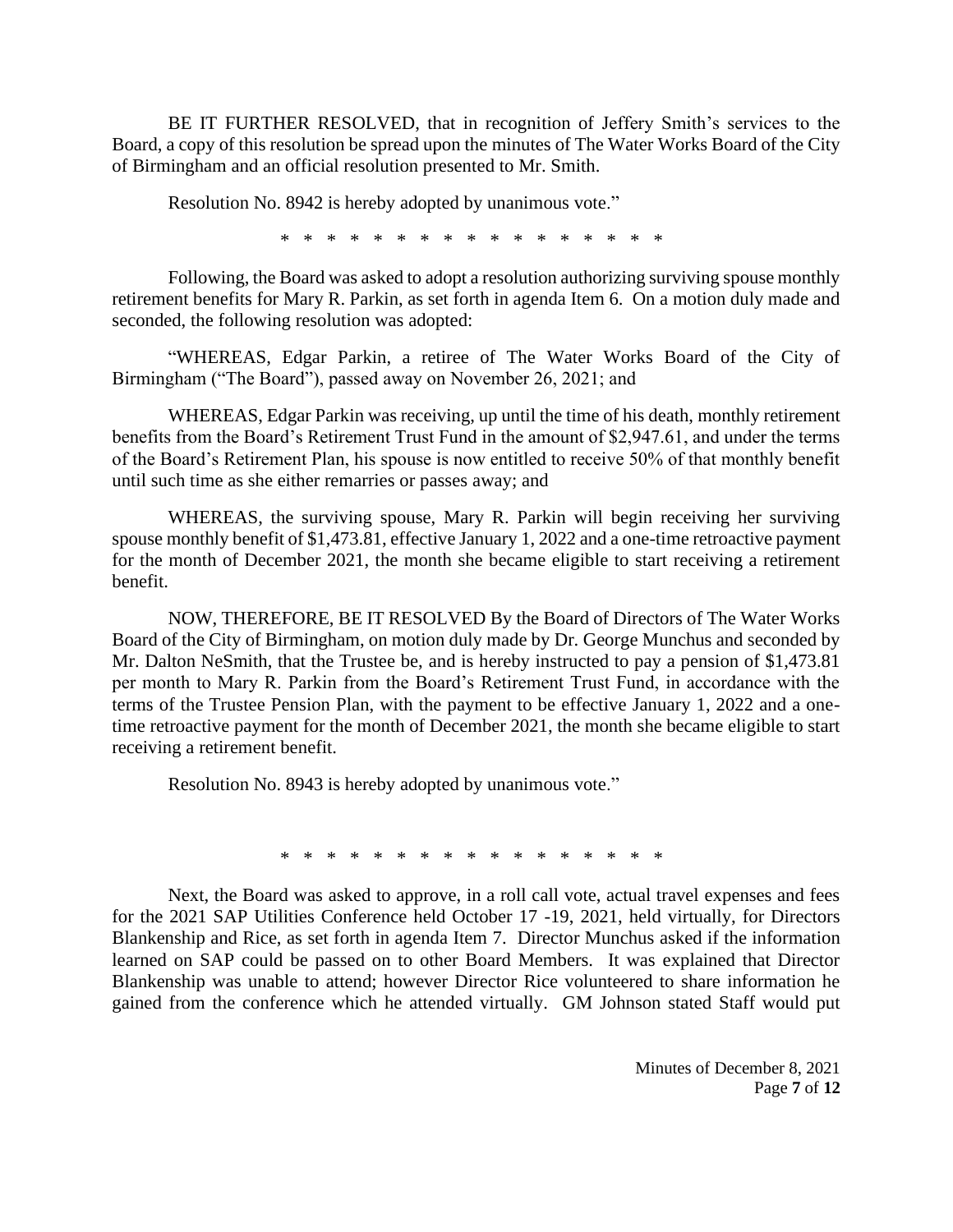together a history of SAP as it pertains to the Birmingham Water Works Board (BWWB) and pass it along to the Board. On a motion duly made and seconded, the following resolution was adopted:

"WHEREAS, the Board of Directors has adopted a Travel Expense Reimbursement Policy, as amended; and

WHEREAS, pursuant to Resolution No. 8716 adopted by the Board of Directors on April 14, 2021, approval was given to attend the 2021 SAP for Utilities Annual Conference scheduled October 17-19, 2021, in San Diego, California and virtually; and

WHEREAS, in accordance with Act. No. 2015-164, approval is requested for the following actual expenses and fees relative to the above referenced conference.

NOW, THEREFORE, BE IT RESOLVED By The Water Works Board of the City of Birmingham, on a motion duly made by Dr. George Munchus and seconded by Mr. Dalton NeSmith, that the following actual expenses and fees are approved pertaining to said conference as follows:

- Lucien Blankenship for total actual expenses and fees incurred relative to the SAP for Utilities Annual Conference, including conference registration, mileage, lodging, business meals and other in the amount of \$749.50 (as listed on the attached Itemized Travel and Business Expense Reimbursement); and
- Chris Rice for total actual expenses and fees incurred relative to the SAP for Utilities Annual Conference, including conference registration, mileage, lodging, business meals and other in the amount of \$599.00 (as listed on the attached Itemized Travel and Business Expense Reimbursement).

Resolution No. 8944 is hereby adopted by a roll call vote as follows: Blankenship, Abstain; Burbage, Yes; Henderson, Yes; Huffman, Yes; Mims, Yes; Munchus, Yes; NeSmith, Yes; Rice, Abstain Ward, Yes."

.

\* \* \* \* \* \* \* \* \* \* \* \* \* \* \* \* \*

Following, the Board was asked to approve payment of an invoice to Kelvin Howard, LLC, as set forth in agenda Item 8. Some discussion occurred regarding processes and reports from attorneys. Director Blankenship stated he had not seen enough detailed information to be comfortable approving legal work. Chairman Mims asked if the legal invoices are reviewed. GM Johnson indicated all invoices are reviewed. Attorney Parnell concurred. GM Johnson informed the Board that a presentation would be given by Board attorneys in January 2022 to give updates on active cases in an Executive Session, as stated in the resolution adopted; which is on a quarterly basis. On a motion duly made and seconded, the following resolution was adopted: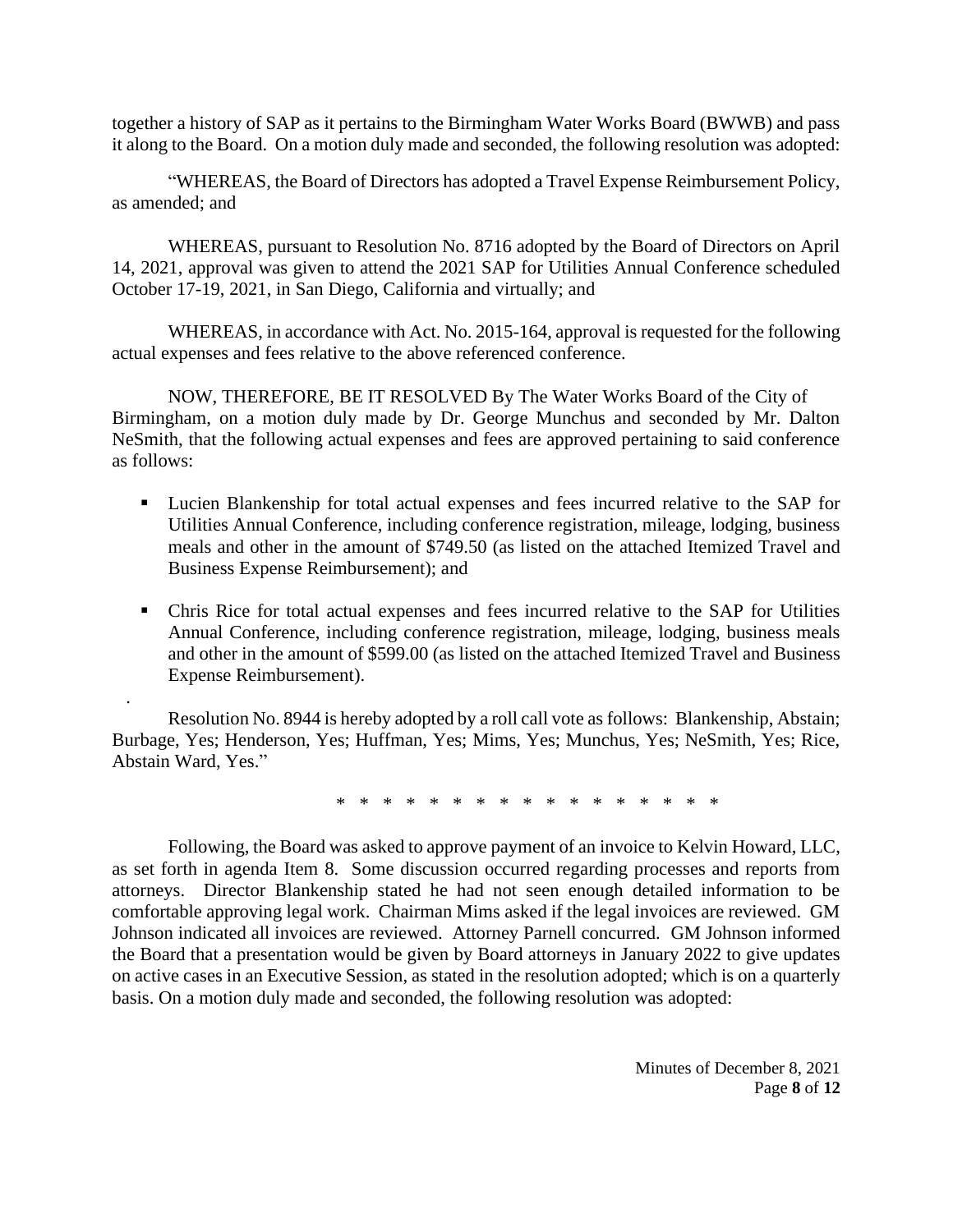"BE IT RESOLVED By The Water Works Board of the City of Birmingham ("the Board"), on a motion duly made by Mr. Larry Ward and seconded by Ms. Tereshia Huffman, that the Board hereby authorizes staff to execute payment to the following:

• Kelvin W. Howard, LLC, for professional services provided October 2021, in the amount of \$17,392.00.

Resolution No. 8945 is hereby adopted. Director Blankenship voted No."

\* \* \* \* \* \* \* \* \* \* \* \* \* \* \* \*

Next, the Board was asked to approve payment of an invoice to American Flow Control (sole source provider), for pressure monitoring devices, as set forth in agenda Item 9. Director Munchus asked if Staff was staying on top of the other dams in the system. GM Johnson indicated that Staff continues to monitor all dams. On a motion duly made and seconded, the following resolution was adopted:

"BE IT RESOLVED By The Water Works Board of the City of Birmingham ("the Board"), on a motion duly made by Mr. Larry Ward and seconded by Ms. Tereshia Huffman, that the Board hereby authorizes the General Manager and/or Assistant General Manager to authorize payment of invoice to American Flow Control, the Sole Source for AFC SEMPER RPM pressure monitoring devices, for the emergency purchase of 20 AFC SEMPER RPM pressure monitoring devices needed in conjunction with the Shades Mountain Filter Plant South-Dam Tie-In, at an outof-pocket cost to the Board of \$57,420.62. [No bid required].

Resolution No. 8946 is hereby adopted by unanimous vote."

\* \* \* \* \* \* \* \* \* \* \* \* \* \* \* \*

Following, the Board was asked to award a bid to American Cast Iron Pipe Company for estimated annual quantities of pipe, as set forth in agenda Item 10. GM Johnson stated this item was included on an Engineering and Maintenance Committee agenda earlier in the week. Some discussion occurred regarding HUB participation being used in the hauling process for this item. Chairman Mims encouraged the Purchasing Department to work closely with BCIA to get the HUB participation numbers up. Director Rice suggested estimating a "carve-out" for hauling in the future. GM Johnson stated these points were well-taken and Staff would get with attorneys to see what could be done. Director Munchus indicated he knew ACIPCO to be very involved with the local community. AGM Murphy stated pertinent paperwork is included in the bid packages and meetings will be ongoing with vendors on how to do business with BWWB and BCIA despite some Covid challenges. On a motion duly made and seconded, the following resolution was adopted: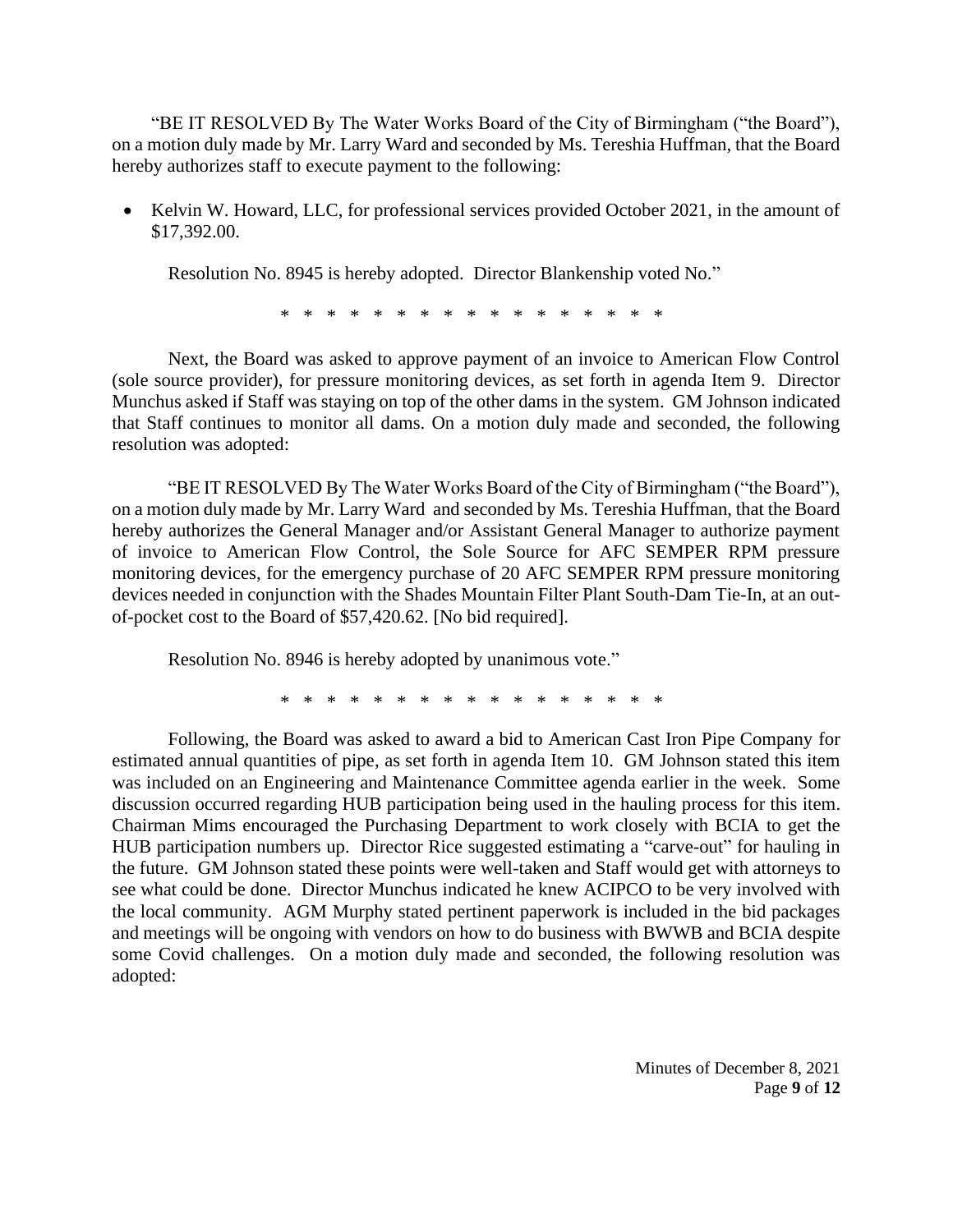"BE IT RESOLVED By The Water Works Board of the City of Birmingham ("the Board"), on a motion duly made by Mr. Dalton NeSmith and seconded by Dr. George Munchus, that the Board hereby authorizes the General Manager and/or Assistant General Manager to execute a signed contract with American Cast Iron Pipe Company, the lowest responsible and responsive bidder, for estimated annual quantities of Pipe (Slip Joints, Pressure Class Pipes and M.J. Fittings), at an estimated out-of-pocket cost to the Board of \$6,592,626.40.

Resolution No. 8947 is hereby adopted by unanimous vote."

\* \* \* \* \* \* \* \* \* \* \* \* \* \* \* \* \*

Next, the Board was asked to approve an agreement with Optum for 2022 Stop Loss Insurance, as set forth in agenda Item 11. Director Ward asked what this insurance actually covers. GM Johnson indicated this type of insurance covers large health insurance claims. Director Rice asked if this amount was budgeted. Human Resources Manager, Paul Lloyd, responded that the 2022 cost is actually under budget. On a motion duly made and seconded, the following resolution was adopted:

"BE IT RESOLVED By The Water Works Board of the City of Birmingham ("the Board"), on a motion duly made by Mr. Lucien Blankenship and seconded by Mr. Ronald A. Mims, that the Board hereby approves an agreement with Optum for the 2022 Stop Loss Insurance for the period January 1, 2022 through December 31, 2022 at a projected annual cost of \$395,499.96 and to authorize the General Manager and/or the Assistant General Manager to execute the necessary documents to effectuate said Agreement.

Resolution No. 8948 is hereby adopted by unanimous vote."

\* \* \* \* \* \* \* \* \* \* \* \* \* \* \* \* \*

Next, the Board heard from two Speakers. Jefferson County Commissioner, Lashunda Scales stated that she was coming as a concerned citizen, questioning BWWB internal policies and how different departments are run within the organization, suggesting if necessary, she meet with the Board to get her specific issue resolved, based on the facts. Ms. Scales asked the Board to use their investigative powers to see what is happening within the internal workings of BWWB. Director Munchus asked Ms. Scales to address the dollar amount the Jefferson County Commission appropriated to its Customer Assistance Program and which agencies it went to. Ms. Scales stated the Commission appropriated \$11 million. Ms. Scales stated Cares Act dollars were actually used for assistance with various utility needs across the county in conjunction with the Urban League contributing. GM Johnson indicated Customer Service Representatives offer payment plans, deferred payments and refer needy customers to various organizations. GM Johnson stated the \$1.2 million BWWB appropriated to match needed review by legal experts. Director Blankenship asked for a binder of BWWB policies. Director Munchus asked Ms. Scales if she knew of something in particular about BWWB policies that she could discuss in an open meeting without harming good name and character. Director Burbage stated the discussion had

> Minutes of December 8, 2021 Page **10** of **12**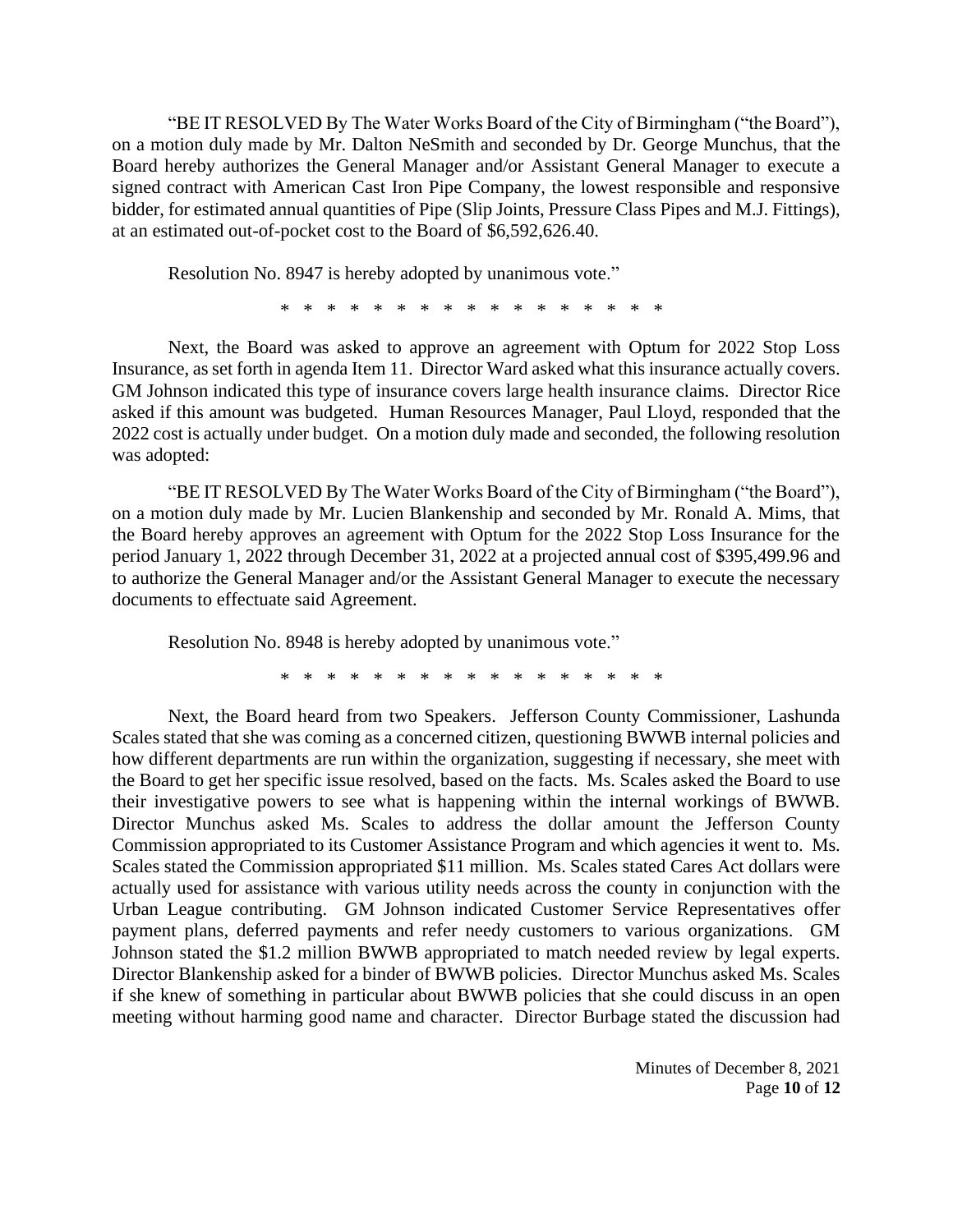gone well beyond the Board's Speaker's Policy. Ms. Scales stated it does involve good name and character. The second speaker, William Muhammad, addressed legal services for the Board and stated he believed all work should be approved by the appropriate Chairperson prior to any legal work being performed.

Following, at 12:32 p.m., Attorney Parnell certified an Executive Session to last approximately 30 minutes, to discuss a lawsuit settlement, procedure for handling pending litigation, a real estate matter and a matter Director Munchus requested relating to potential litigation. On a motion duly made and seconded, the following resolution was adopted:

"BE IT RESOLVED By the Water Works Board of the City of Birmingham ("the Board"), on a motion duly made by Mr. Lucien Blankenship and seconded by Mr. Tom Henderson, that the Board hereby approves an Executive Session to discuss ongoing litigation.

Resolution No. 8949 is hereby adopted by unanimous vote."

\* \* \* \* \* \* \* \* \* \* \* \* \* \* \* \* \*

Director Blankenship exited the Executive Session at 1:00. The Board came out of Executive Session, and as there was no further business before the Board, a motion was made and seconded, and the meeting adjourned at 1:32 p.m.

 $/S/$ 

Ronald A. Mims Chairman/President

> Minutes of December 8, 2021 Page **11** of **12**